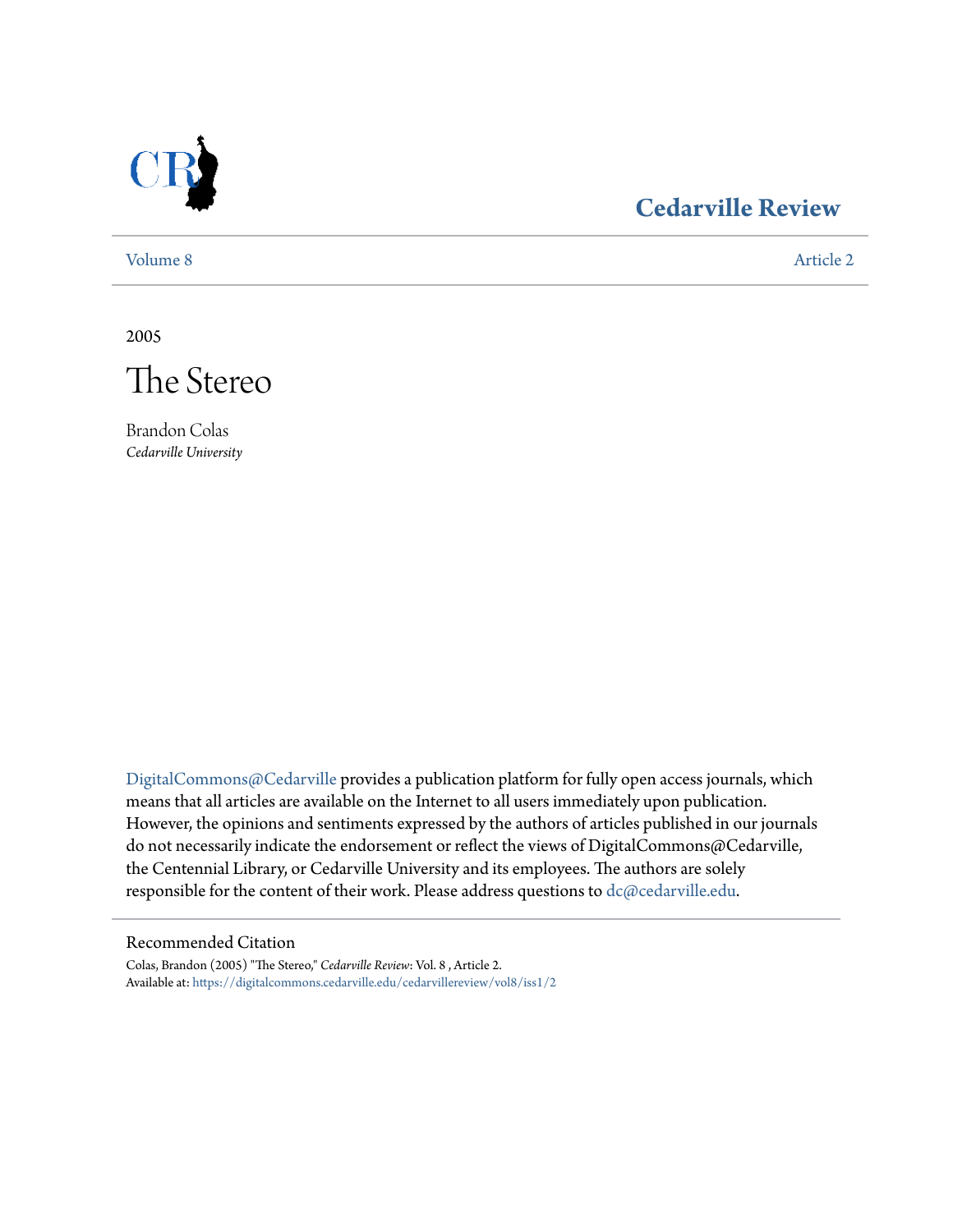## The Stereo

Browse the contents of [this issue](https://digitalcommons.cedarville.edu/cedarvillereview/vol8/iss1) of *Cedarville Review*.

#### **Keywords**

Fiction

## **Creative Commons License**

This work is licensed under a [Creative Commons Attribution-Noncommercial-No Derivative Works 4.0](http://creativecommons.org/licenses/by-nc-nd/4.0/) [License.](http://creativecommons.org/licenses/by-nc-nd/4.0/)

Follow this and additional works at: [https://digitalcommons.cedarville.edu/cedarvillereview](https://digitalcommons.cedarville.edu/cedarvillereview?utm_source=digitalcommons.cedarville.edu%2Fcedarvillereview%2Fvol8%2Fiss1%2F2&utm_medium=PDF&utm_campaign=PDFCoverPages)



Part of the <u>[Fiction Commons](http://network.bepress.com/hgg/discipline/1151?utm_source=digitalcommons.cedarville.edu%2Fcedarvillereview%2Fvol8%2Fiss1%2F2&utm_medium=PDF&utm_campaign=PDFCoverPages)</u>

This fiction is available in Cedarville Review: [https://digitalcommons.cedarville.edu/cedarvillereview/vol8/iss1/2](https://digitalcommons.cedarville.edu/cedarvillereview/vol8/iss1/2?utm_source=digitalcommons.cedarville.edu%2Fcedarvillereview%2Fvol8%2Fiss1%2F2&utm_medium=PDF&utm_campaign=PDFCoverPages)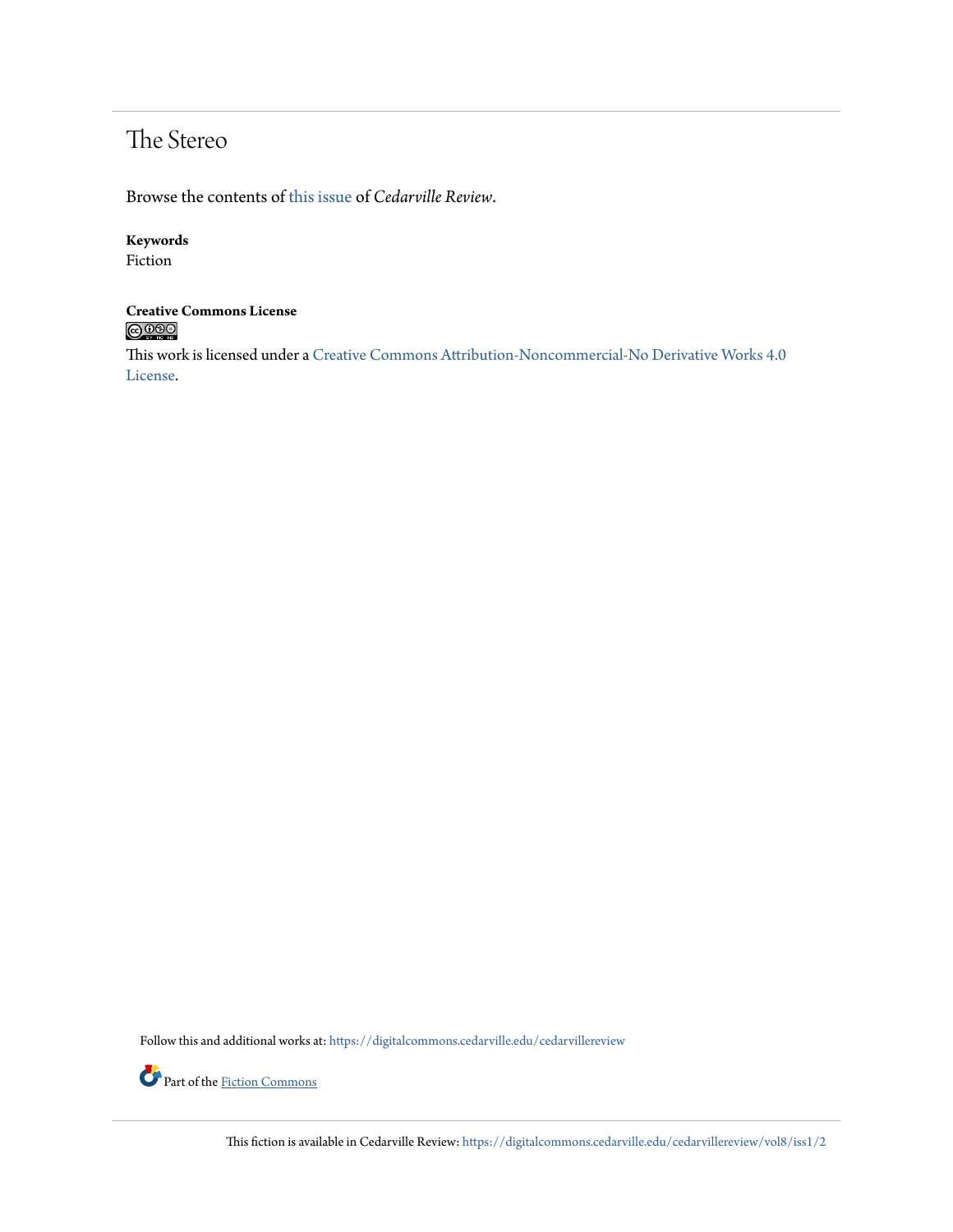# **The Stereo**

**by Brandon Colas** 

'' ... it is clear that such persons as the writer of these notes not only may, but positively must, exist in our society, when we consider the circumstances in the midst of which our society is formed."

> -Fyodor Dostoyevsky, *Notes from the Underground,* Part I

They wouldn't listen when I explained that their stereo was too loud and that they needed to do something about it. Nothing changed; my first persuasive attempt was futile, a fistful of sand hurled into the wind. *Make no mistake,* I had stated, reading from a speech scribbled on a napkin with a black felt-tipped marker, *we are sincere in our request that the volume of your stereo* be lowered for purposes of our quality-of-life, as implied in our *Constitution.* They lived in the apartment above ours and we often heard their stereo. Early in the morning or late at the night polka music blatted through our ceiling tiles as they performed their obscure Slavic folk dance, stomping their feet at irregular intervals, shrilling on penny whistles, and yelling in Slovenian *"Se en pesem.r'* <sup>1</sup>

When I suggested to them that perhaps their dances would best be done during waking hours-convenient to the rest of the building—they acted confused, and then I exclaimed in perfectly

<sup>&</sup>lt;sup>1</sup> Which, when translated, means, "Another song!"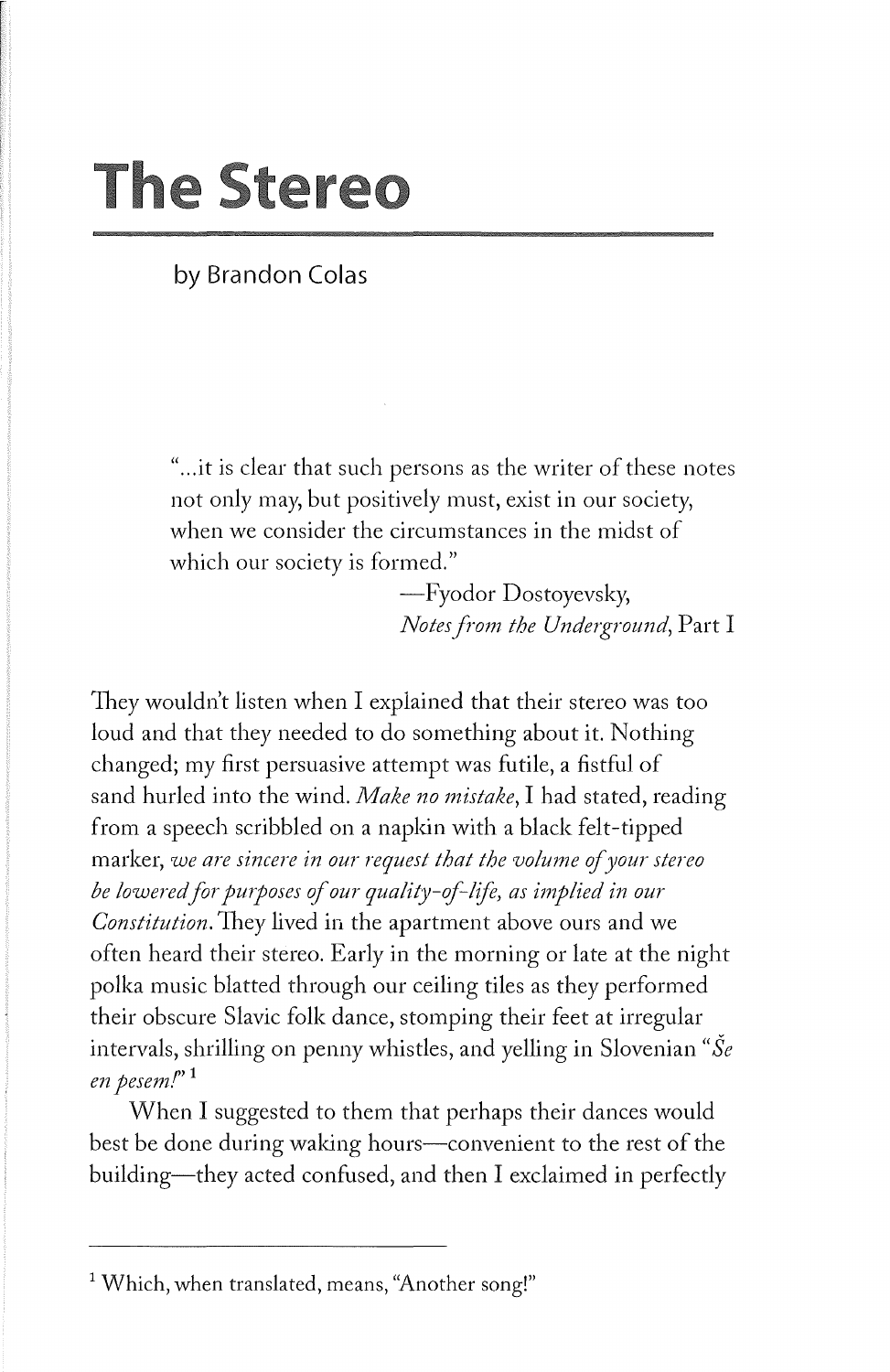good Dutch, *U moet beleefd zijnl Dans niet zo vaak/2* and in an effort at symbolism I crumpled the napkin and shook my fist at their stereo, a monster of plastic and shining aluminum and wires and technology, looming in the back corner of their living room. Expressing my thoughts so dramatically may have been a bit overwrought,<sup>3</sup> or even indelicate, yet I believe that my words were apt, considering the circumstances. After this failed, eloquent speech, my partner and I decided that we were, de facto, at war with our Ukrainian neighbors.<sup>45</sup>

- <sup>2</sup>Which, when translated, means, ''You must be polite! Do not dance so often!"<br><sup>3</sup> Indeed, they had looked at me with confusion-clouded eyes.<br><sup>4</sup> At this point in my narrative it is important to note that previous
- 

to my speech in which I used all the Dutch I could muster from my childhood memories of our maid Anna, I had written the Ukrainians a letter, transcribed here:

To Whom It May Concern:

We (living in Apartment 131 of the Hausenberg Apartment Complex, located on 247 Dillfield Lane in the town of Whiting, Connecticut, United States of America, Earth) live below your apartment. After much discussion, we have decided to send you this letter in hopes that you will soon turn down your stereo because it is in fact much too loud for us; when we hear it blasting it has a negative effect on our cookery and our cat's gestation periods. [N .B.: At this point we did not actually have cats. However, both my partner and I agreed that if we did have cats, suffering through polka music at all hours of the morning would be detrimental to all areas of their heath, including their (potential) gestation periods] In short, if your stereo does not get lowered in volume, and soon at that, you may expect legal action, and possibly a lawsuit, and soon at that.

> With love, Steven and Cathy<sup>a</sup>

<sup>a</sup> It should also be observed that "Steve and Cathy" are not our real names, but we feared what would happen if we gave the polka fanatics our names. The above letter was a noble—and, like my speech, ultimately doomed-attempt at reconciliating with the Ukrainians. And their response was overwhelmingly negative; they deemed it unnecessary to reply to our letter.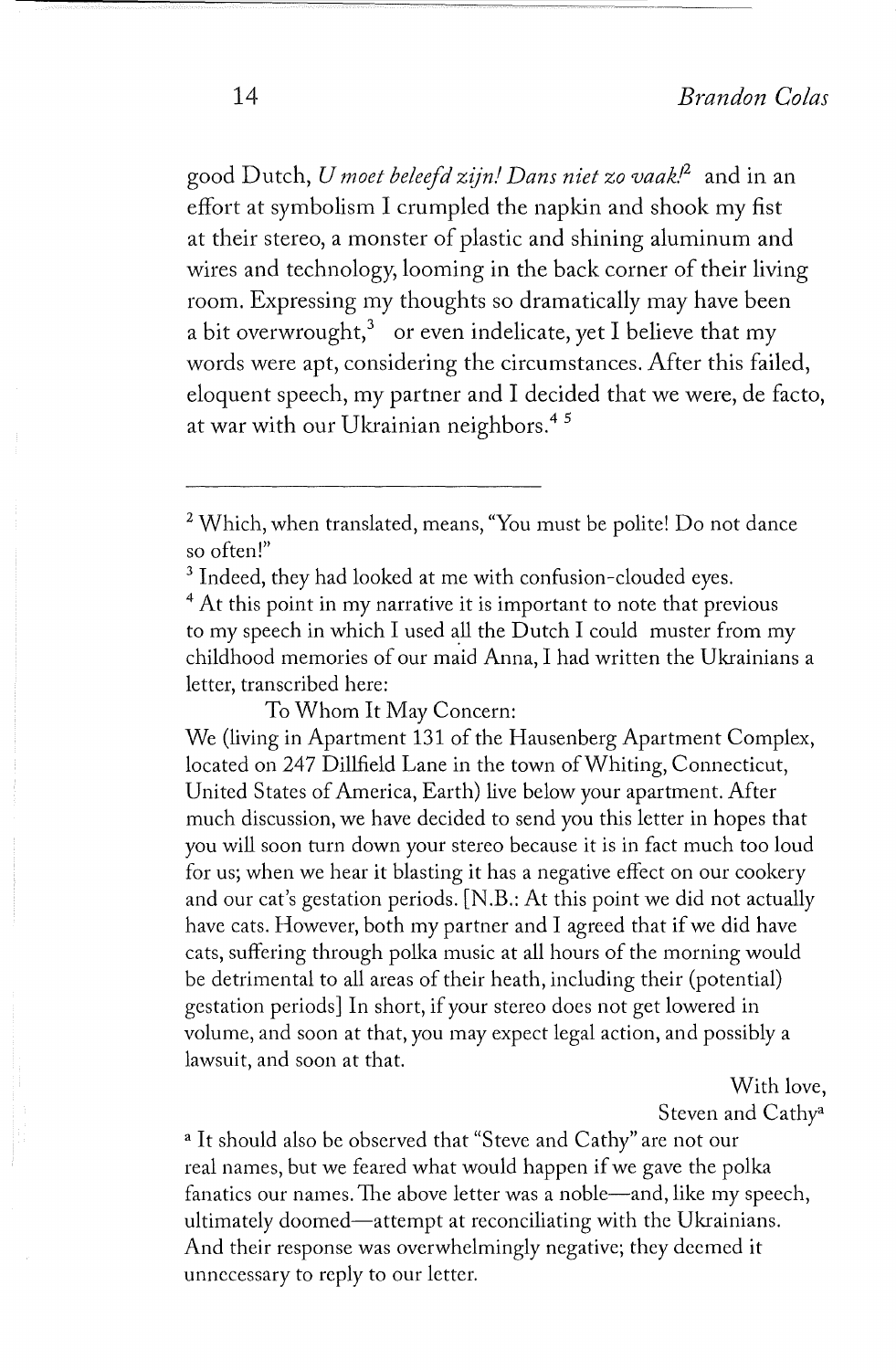Now, there seemed little we could do to fight against them. My partner suggested that we set a trap outside their door so that when one or another or the other of them walked out they would walk right into the trap and get caught, and we would set them free eventually, of course, but let 'em sweat it out for awhile so they would learn their lesson and show simple courtesies at night, and when I asked my partner how she would set up the trap, and with what, she became reticent, and finally muttered something about a cage, flashbulb, and fishing pole, making little sense to me, but then again people say what makes sense to them. Springing off the trap idea, I suggested that we place a tripwire in front of their door, made perhaps of some yellow yarn, of which we have yards and yards because Karen<sup>6</sup> thought she would make sweaters for everyone on our Christmas list nine years ago, a project doomed to failure after she had completed one for William Fredrick Nietzsche Palavar the Third (my nephew who, when I was last visited, told me that the moon was made of cheese and bit my thumb, and although I complained to my sister, she told me that William was fourteen now and old enough to make his own choices). My partner agreed to my clever idea and that very night we placed one thread of string in front of the Ukrainians' doorway, and we waited a few days for a thunk, implying that someone fell, but nothing happened, nothing at all, and then Karen suggested that perhaps we needed to suspend the yarn in order for them to trip over it, and I realized that she had a legitimate suggestion, but it was too late by then because when we went upstairs to reset the tripwire, it was gone. No doubt the Ukrainians stole it.

<sup>5</sup> This *apparent* assumption of ethnicity begs the question, *were they in fact Ukrainian? And* if *they were, why would you attempt to speak to them in Dutch? And why would they utilize expressions in Slovenian* if *they were from the Ukraine?* To such a ridiculous series of questions, I need make no reply: your own foolish words are reply enough.<br><sup>6</sup> Not her real name, in fact.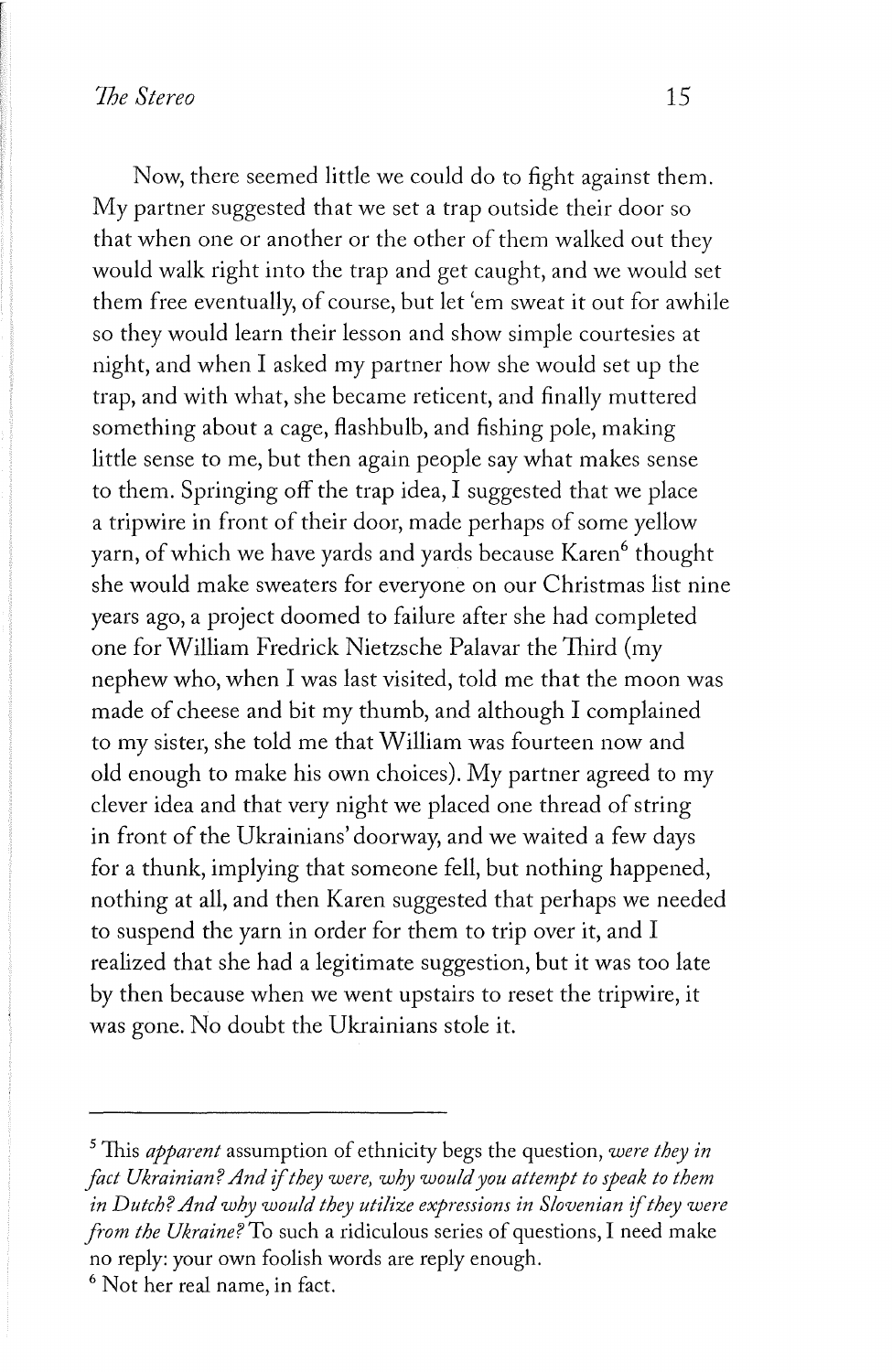The first battle had been lost. And this was a discouraging setback for both of us, but finally Karen said perhaps we ought to try blasting some music back at them, and I thought this a stellar idea, absolutely top-notch, so that day I bought a karaoke machine-a hefty aerugo-colored cube with a television screen implanted in the top that smelled not unlike a new car-along with cassette after cassette of karaoke music, bands with names like The Gadflies and Jefferson Blairplane and Glowing Special, but we didn't know any of the words for any of music from any of the bands, a disturbing fact we discovered after the Gadflies "Take Me Out" came on, and this was an upsetting moment. Karen and I stood on the red shag carpet of our living room, rocking a little on our feet, trying not to make eye contact with each other and looking at the wall instead where a landscape portrait of peasants<sup>7</sup> in a gilt frame was hanging, an artistic gem Karen had discovered it at a garage sale, last autumn. My face began to match the color of the carpet, and then suddenly, out of sheer rage, I flipped on the microphone and roared, "PERHAPS WE WON'T SING BUT SHALL MERELY YELL AT YOU: AND YOU SHALL HEAR THE ERROR OF YOUR WAYS AND REPENT AND REFUSE THE TEMPTATION TO PLAY SUCH FOUL MUSIC AT SUCH FOUL HOURS IN THE MORNING IN SUCH FOUL WEATHER IN SUCH A FOUL APARTMENT!" and my partner applauded at this inspired, spontaneous speech. What afflatus inspired such pungent precise words I know not. Yet the cold fact remains that nothing changed in our relationship with the Ukrainians. And make no mistake, I made this speech and ones similar to it each hour, on the hour, for two full days. I'm certain that the

<sup>&</sup>lt;sup>7</sup>They were standing about in a field of white wheat, doing nothing, and you could tell that the expression on their faces was just irritatingly beatific. They weren't working or anything, just mucking about like a flock of sheep. Stupid peasants!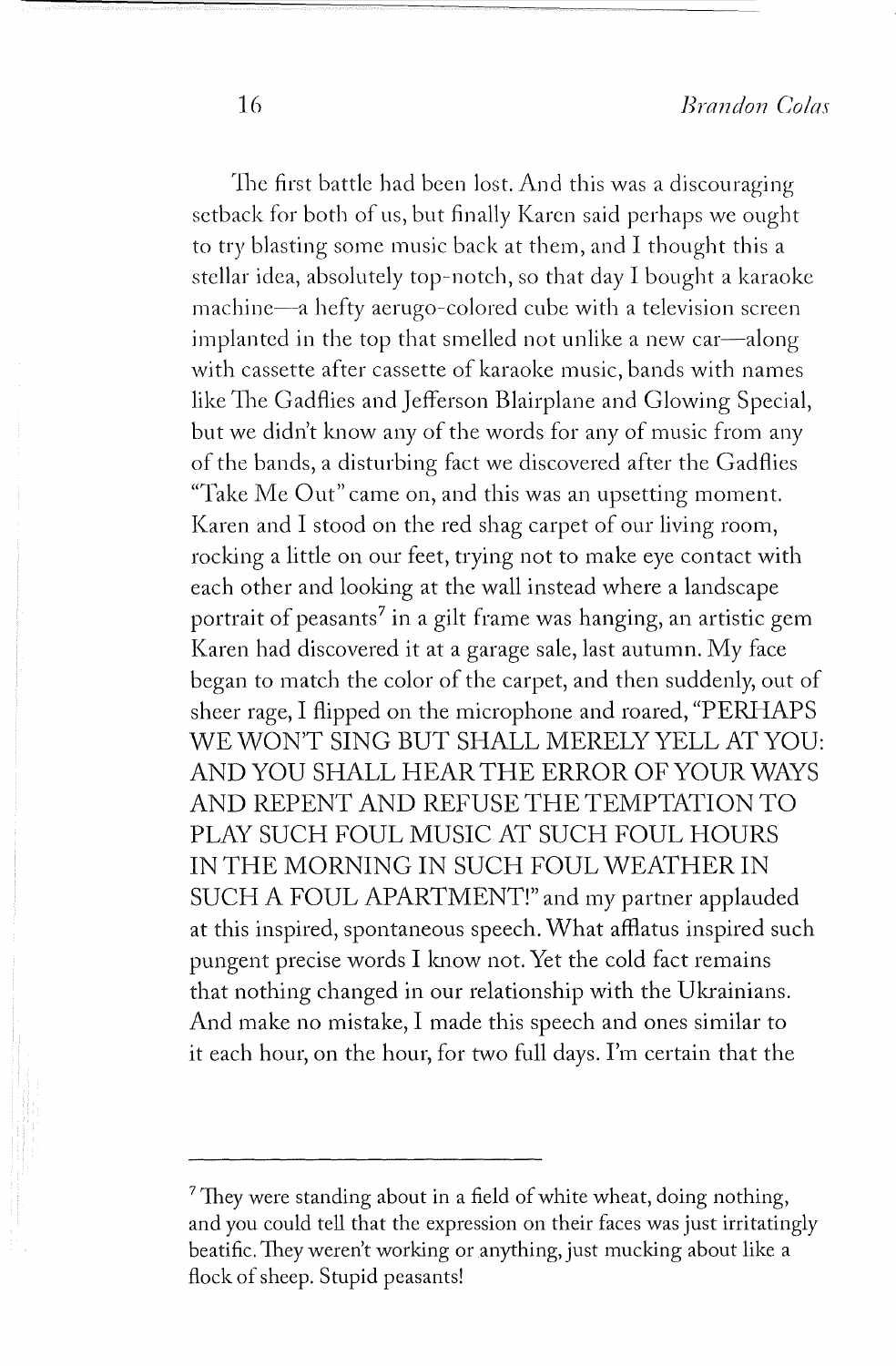Ukrainians heard me but simply ignored my warnings, hoping we would give up before they did.<sup>8</sup>

The dual failures of the karaoke machine and the tripwire yarn would have been enough to break almost anyone's heart, but my partner and I knew better than to become downtrodden, because if we showed patient fortitude we could persevere and prove ... prove what, exactly? Now that I look back on those fateful days, so challenging and yet so richly rewarding, I must ask myself what exactly did we learn from our conflicts? How did we change and in fact develop not as mere story book characters but as people? In short, *what did we want to prove? And why did we want to prove it?* Such a question leads me to reply: *that we could not only stand up for our rights but show that there are choices*  in how we live our lives and that we can in fact-great Zeus! What am I saying? We wanted sleep, and peace, and rest, and thought that was not too much to ask for our lot in life. We wanted to prove we would struggle to win those necessities if need be;

<sup>&</sup>lt;sup>8</sup> They were somewhat correct about this: the landlord came and confiscated our karaoke machine at the end of the second day because, according to him, the neighbors in 129 and 133 both complained, on numerous occasions, about the noise from our apartment, and when we told him, "Let he that is without sin cast the first stone," he stared at us as if we were the crazy ones, as if the Ukrainians were right in what they did, what with their cultural traditions of playing polka music with its perky beats through an otherwise peaceful apartment complex at 3:30 in the morning; and when we suggested to him that it might be outside of his bounds to take something of ours he said that if we knew what was good for us we would go along with him because he had been thinking of booting us out since we were behind on rent, and we had to admit this true, although I believe that we'll get caught up one of these days. Besides, as we implied in our initial statement to him, we don't claim to be perfect, but some common courtesies ought to be respected and lived by, etcetera, etcetera. And at this point he left, carrying the karaoke machine under his left arm, limping from the war wound he had received twenty-seven years previous to becoming landlord of the Hauscnbcrg Apartment Complex.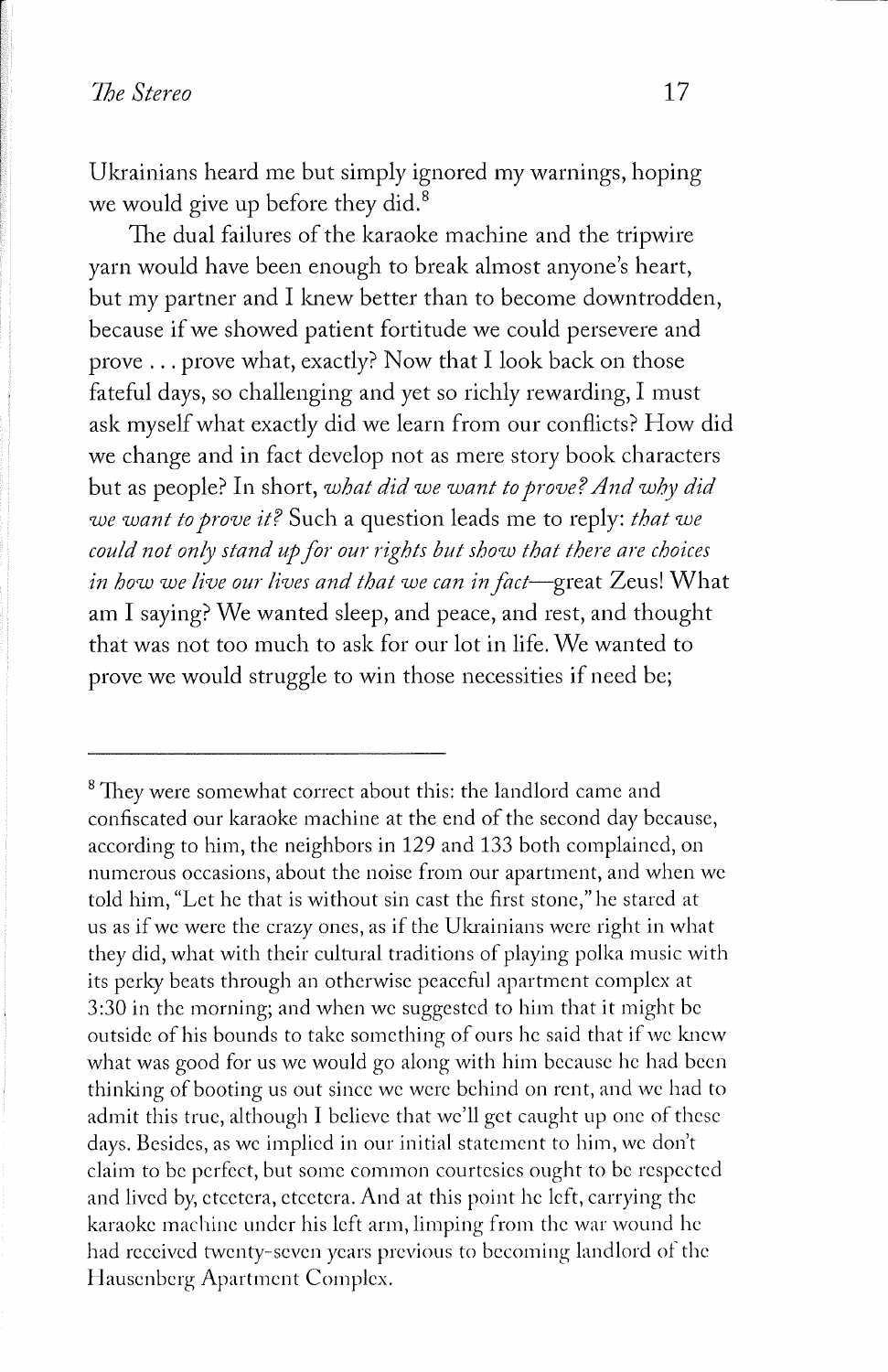we wanted to prove that we could-and would-earn what we needed not merely because of comfort, but because we were human, and that's what makes life beautiful. Etcetera.

After several late-night discussions at a local coffee shop, Koffe Incorporated, my partner and I agreed that perhaps that problem we were facing was the fact that we were not dealing with the problem and were fighting tangentials; to use a notorious cliché, we were dealing with effects rather than the cause; or another, we were dealing with symptoms rather than the illness; or another, we were dealing with molehills rather than the mountain. I can distinctly remember my partner gazing into my azure eyes, and saying, "But Peter,<sup>9</sup> what does all this mean? You speak so eloquently, and yet, Peter, snuggle-bear,<sup>10</sup> what are we going to do about *them?"* And I had nothing with which to reply. I slowly stirred my cappuccino, topped by whipped cream and smidgens of chocolate,

And then—like a bolt of lightning, one might say—the idea zapped through my brain.

 $9$  Not my real name, in fact.<br> $10$  A pet name. Ah, how I miss her! And her simple ways! We met in Koffe Incorporated when I was a graduate student, studying behavioral psychology, and she was a lonely college freshman, with neither a major nor a job to pay rent on her ramshackle house. I was sitting at the table nearest the counter, with books strewn about me, and she was working at the counter, and then she came up to me, wearing her blue-andyellow-striped polo shirt that looked so good with her curly cocoa hair that matched the tables carefully crafted of acacia wood, and she said in a soft voice, "Sir, what do you want?" Baffled by her beauty, I had to simply reply, "I don't know, miss. But . . ." and then she looked at me with her inviting eyes in her warm face and I swallowed and said, "But I think I'd like you, if you'd have me." And we've been together ever since, for the past fifteen years and have talked a few times about marriage but haven't got there quite yet, and then this incident with the Ukrainians happened and heaven knows that's thrown our lives, or what's left of them off-kilter for a good while.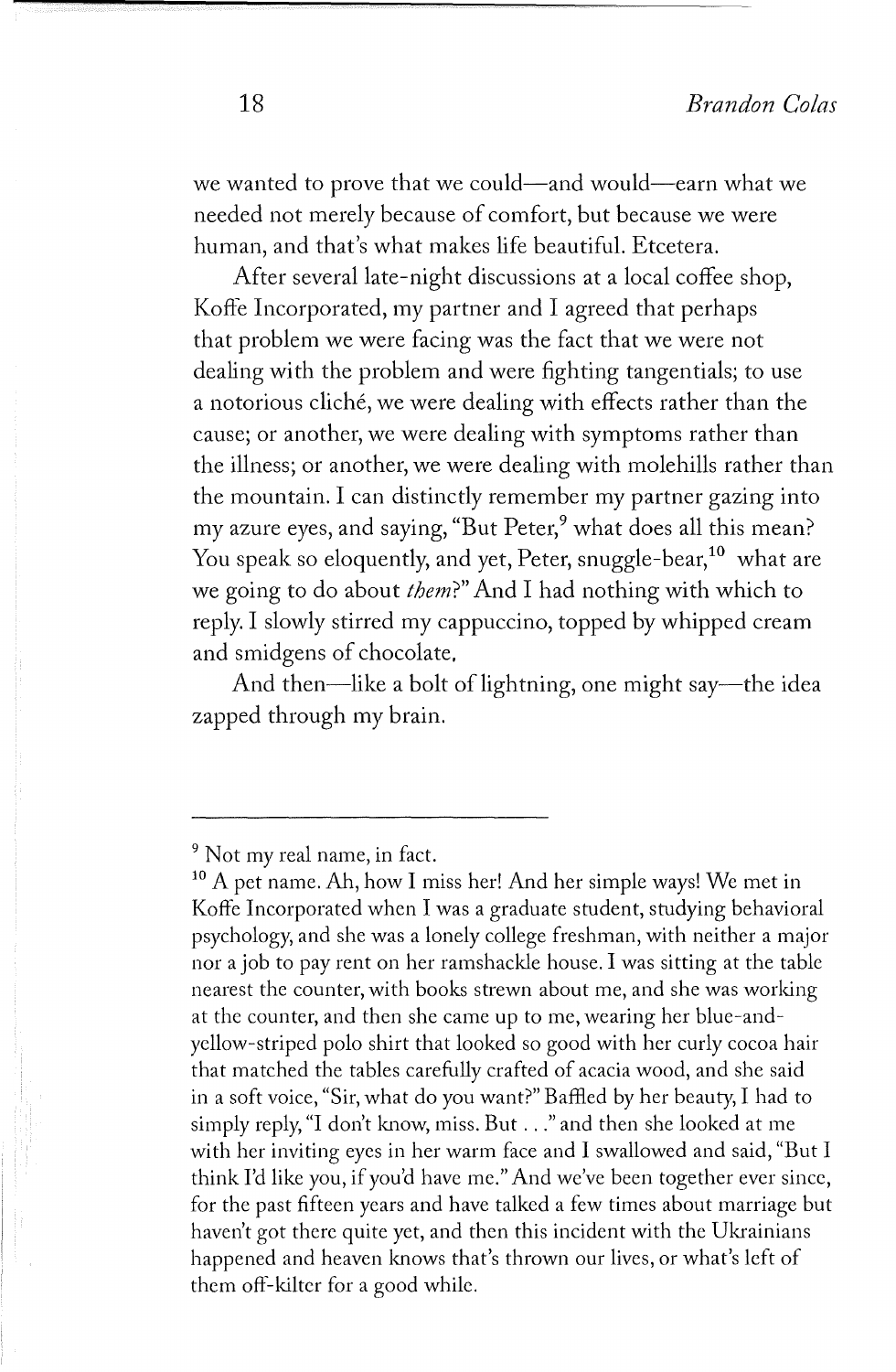I gave a truly short speech,<sup>11</sup> finished the rest of my cappuccino, topped by whipped cream and smidgens of chocolate, with gusto, and we rushed back to the apartment, hand in hand. Inside, we changed into black socks, black sneakers, black sweatpants, black sweatshirts, and brown leather gloves. I took our hefty Maglight<sup>12</sup> out of its closet. We were prepared.

Appropriately, it began to rain outside. Not a fine summer mist that softens the temperature; no, this rain drammed and thumped off roads and roofs, echoing off ceilings and cars, misting the ground because it slammed the sidewalk with such force. And yet, crashing its way over the roaring rain, I heard the initial chords of the Vanek Czech Band's "Poutnik's Nahoda<sup>13</sup> Polka." *TONIGHT,* I thought to myself, *TONIGHT this insanity will stop.I* "Now, Karen!" I shrieked, "The hour is arrived! Our moment of revenge has risen on the eastern horizon!" Carried away by the force of my rhetoric, Karen grabbed a broom and began to bang against the ceiling to irritate the Ukrainians as I ran out our door, down the narrow hallway and outside into the buckets and barrels and drums of rain to the power pole beside our window, and running to the base of the portentous wooden structure, I began to climb, Maglight<sup>14</sup> gripped between my teeth. It tasted metallic, the way your hands smell after sorting a stack of pennies, or, simply, the flavor of a large flashlight. "My dearest!" cried Karen. "Do be careful!" She had stopped banging on the ceiling, because she was convinced that, in a moment of confusion, the Ukrainians had paused their music. Her words inspired me to continue climbing, wet peg after wet peg.

 $11$  "Dearest, we're going to stop them once and for all, and if you come back to the apartment with me, within a half-hour we will have ruined their polka-playing plot."

 $13$  That is, Wanderer's Luck.<br> $14$  See note 12.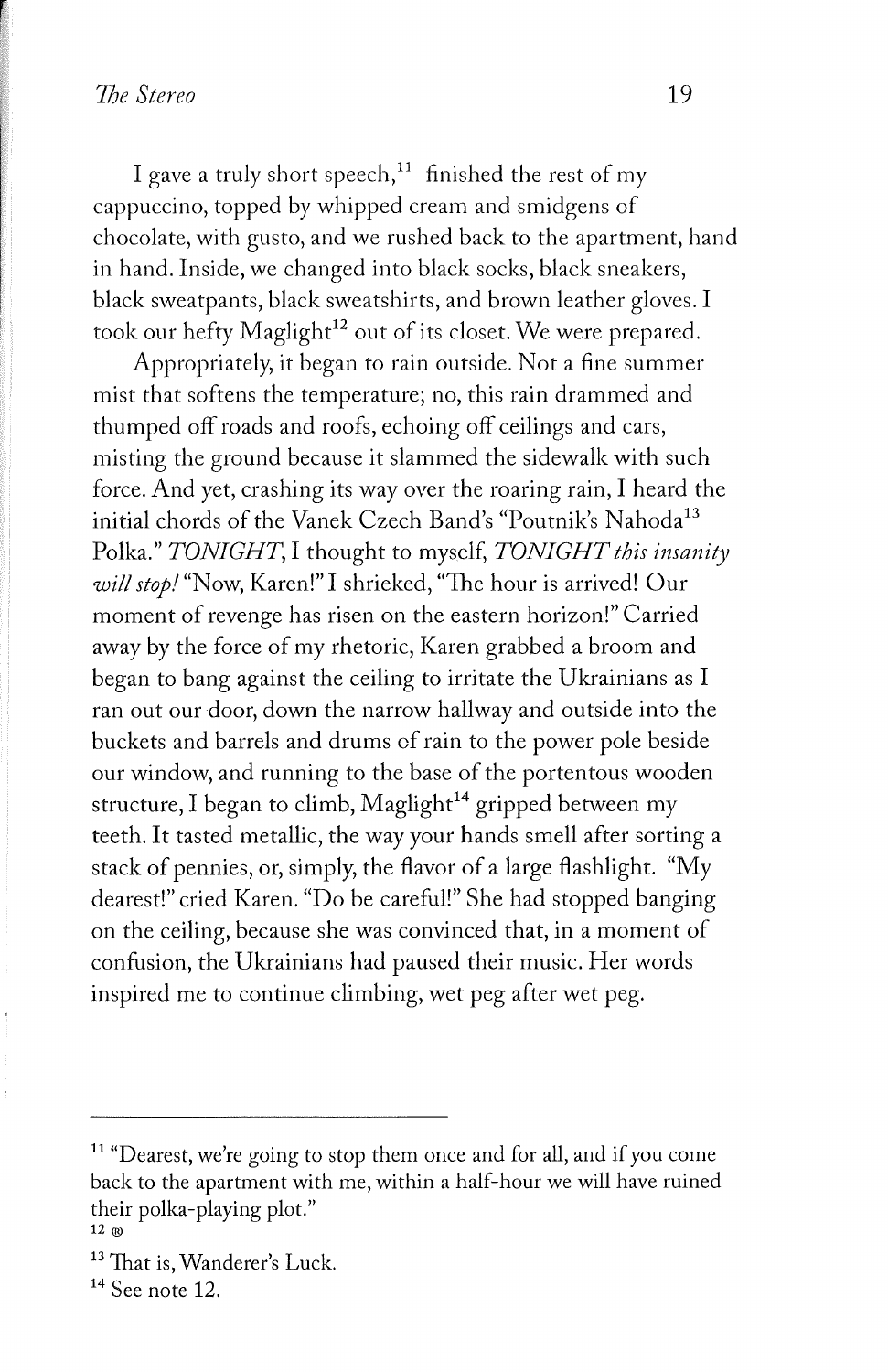When I was nearly three-quarters of the way to the top, overconfident of my success, 15 I shouted to her, "Be not afraid!" and at that point the Maglight<sup>16</sup> dropped from my mouth, a silver steam of saliva coating its handle, and it fell down, down down down, falling faster and faster faster faster, *right at the exact spot where Karen was standing.* I looked, but couldn't see anything. "Karen!" I screamed, voice muffled by the splattering drops of rain that had soaked though my clothes. "Karen! Noooooooooooo!"

How hard it is for me to tell all this. And yet, now is not the time to quit in my narrative. In retrospect, I can see that then surely was not the time for me to quit in my expedition: would a war stop for the death of a soldier? Would a religion halt for the sake of a martyr? But still, I hesitated. With warmwet tears streaking the side of my face and being washed off by the rain, I began to curse the day of my birth.<sup>17</sup> The enormous humming and fizzing power box squatted above my head, wires jutting out of it like arteries and veins connected to a perverse mechanical heart. It was only four pegs away, but it may as well have been four light-years away.

*What would Karen do?* I asked myself. And instantly, I realized that she would want me to go on. I steadied my grip and clambered up the last four pegs. Yet a foul miasma clung to the sinister box, and indeed I believe that box this could affect thought patterns. For with the end in reach, the full implications of my plan ravaged my body. What would life be like without electricity? How would we—and not just Karen and I, assuming that she had survived the flashlight's fall, but all of us who lived in the Hausenberg Apartment Complex—manage to live

<sup>&</sup>lt;sup>15</sup> A sad example of *hubris*, that is, overwhelming pride.<br><sup>16</sup> Cf. above note 14.<br><sup>17</sup> I can distinctly remember asking, for the first time, such timehonored questions as "Why oh why oh why did I deserve to live and what could Karen have done to deserve getting death from a Maglight from heaven?"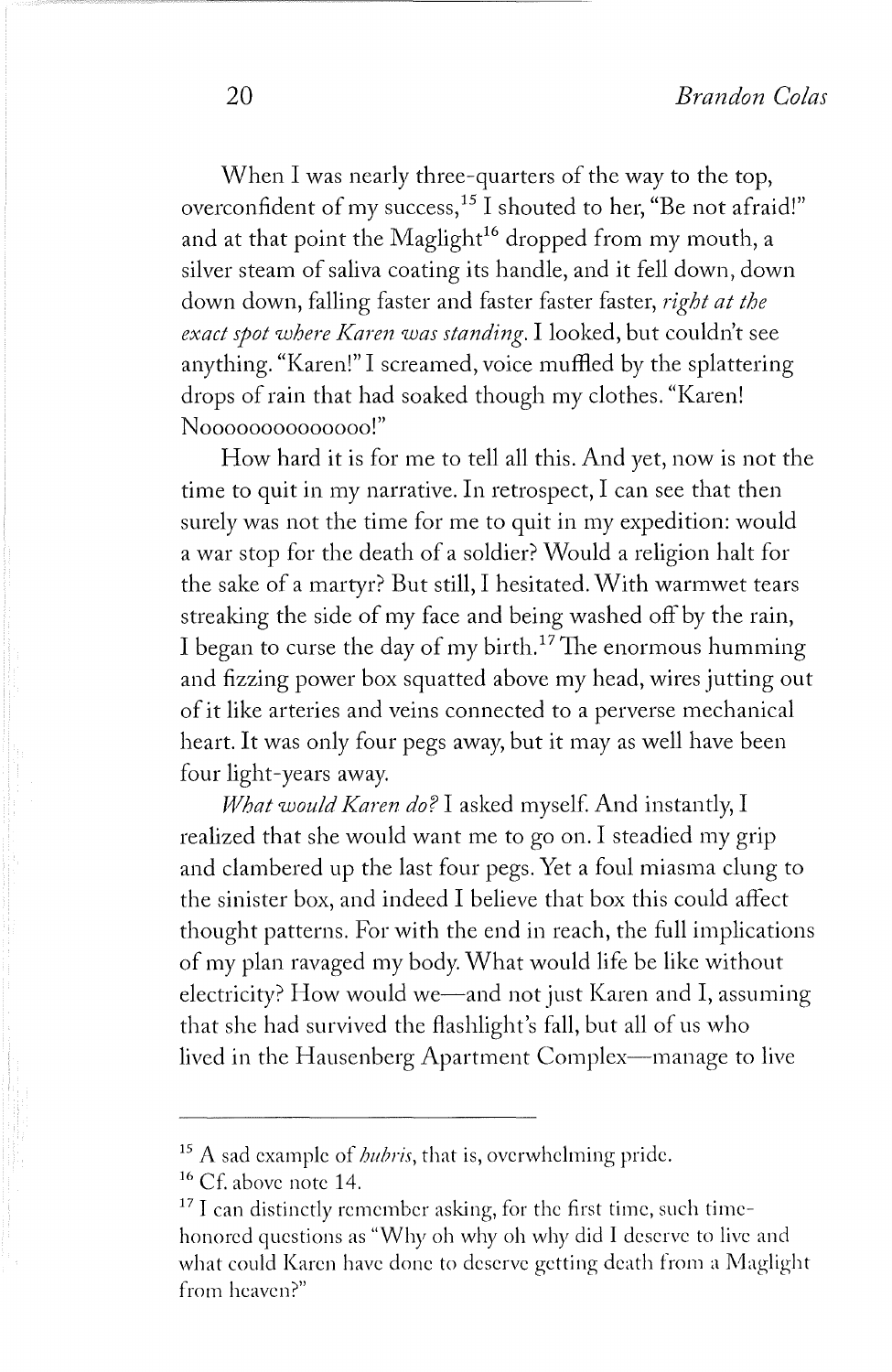without working refrigerators, or televisions, or lights or alarm clocks or radios or vacuums? The hamburger meat would rapidly rot! Our three Persian rugs would become filthy! We would never be on time for work and would likely lose our jobs and Social Security benefits! And this was the most difficult moment of my quest. Devising the plan had been a challenge, and Karen's possible death<sup>18</sup> a certain setback, but this psychological battle fought in the confines of my mind ... this was the true test of my mettle.

But then the rain slowed, and I could hear him-Vanek himself, curse him! He was singing—more like screeching, actually-and the accordion tired to keep up with his profoundly awful Eastern European voice.<sup>19</sup> A penny whistle shrieked like an enraged bat. Seized with fury, I bellowed, "If we perish, we perish!"20 and with that heroic epithet, I grabbed the thick slick chord that dangled in front of my eyes, and yanked, and then I heard a crackling and it felt like my body was disconnected from my mind, like I was floating soaring sailing and suddenly I could perceive things; and the first realization that came to mind was the fact that the rain drops were stationary and our whole liquid world was splashing through them and being re-formed each instant; and I realized that I was seeing in *fact,* and I understood that we are centers of the universe, that

"Although youb may think you like me

I tell you you do not:

For even had you loved me,

Me never would you have had."

<sup>b</sup> The "you" is plural throughout the song.

2 ° From here onward, I cease from all footnotes in an effort to improve narrative pace.

<sup>18</sup> And. Well. She died, a few days later. But somehow, still, she didn't exactly. Because by then I'd figured out that, well, that it didn't matter, really. None of that did.<br><sup>19</sup> He sang the following bizarre lyrics, which I translated from the

Slovenian: